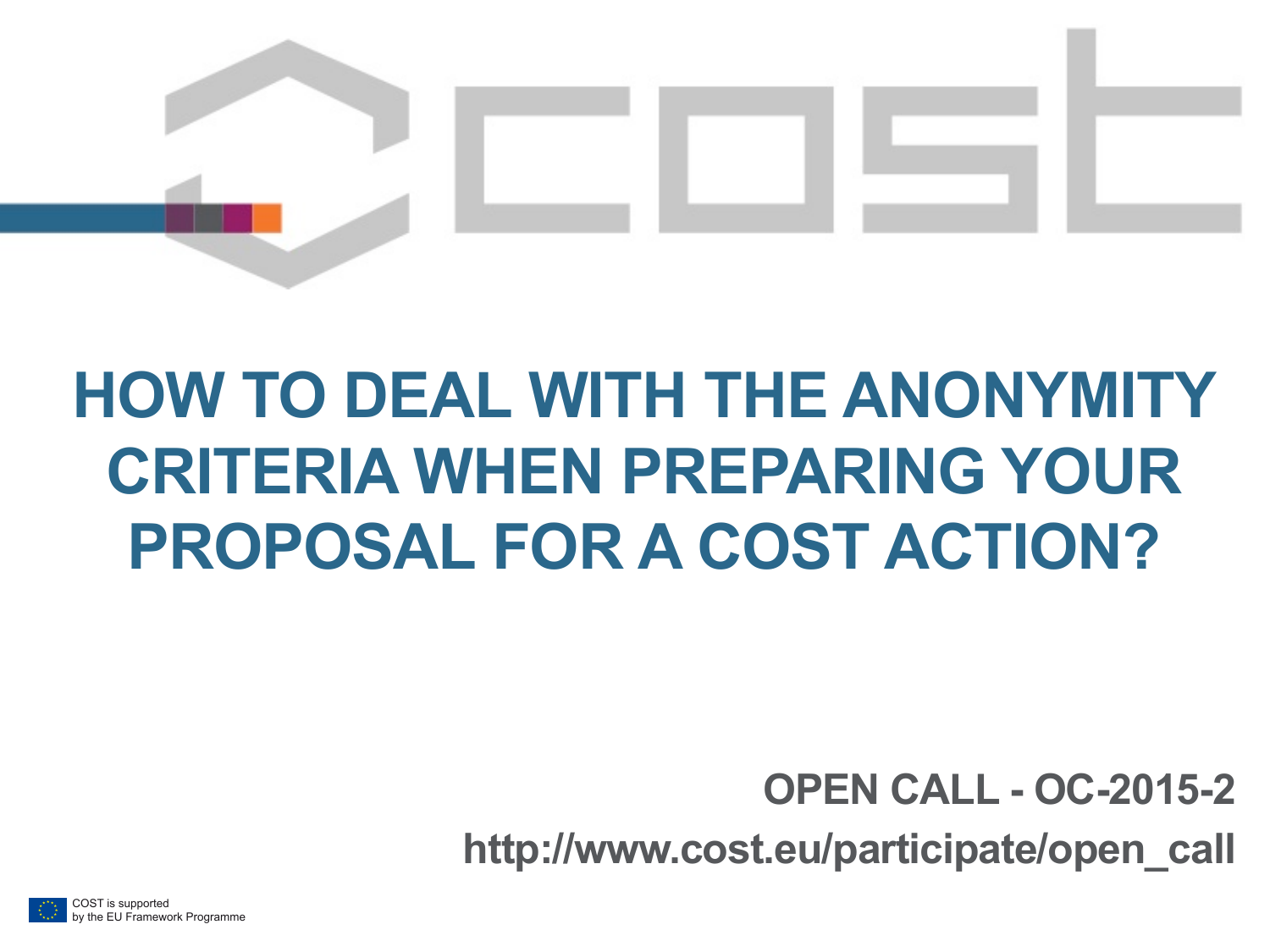# **Eligibility criteria - Anonymity**

**Anonymity** is one of the eligibility criteria that applies to proposals for COST Actions.

Anonymity is described in the CSO document B.1. COST Action Proposal Submission Evaluation Selection and Approval (133/14) (page 9, section 6) and explained in the SESA Guidelines (Page 10, Section 3.2).

Particular attention should be paid to the following sections of the Technical Annex:

- 1.4 Added value of networking
- 3.1 Description of the Work Plan and
- 3.3. Network as a whole

As well as the "References" section in the proposal.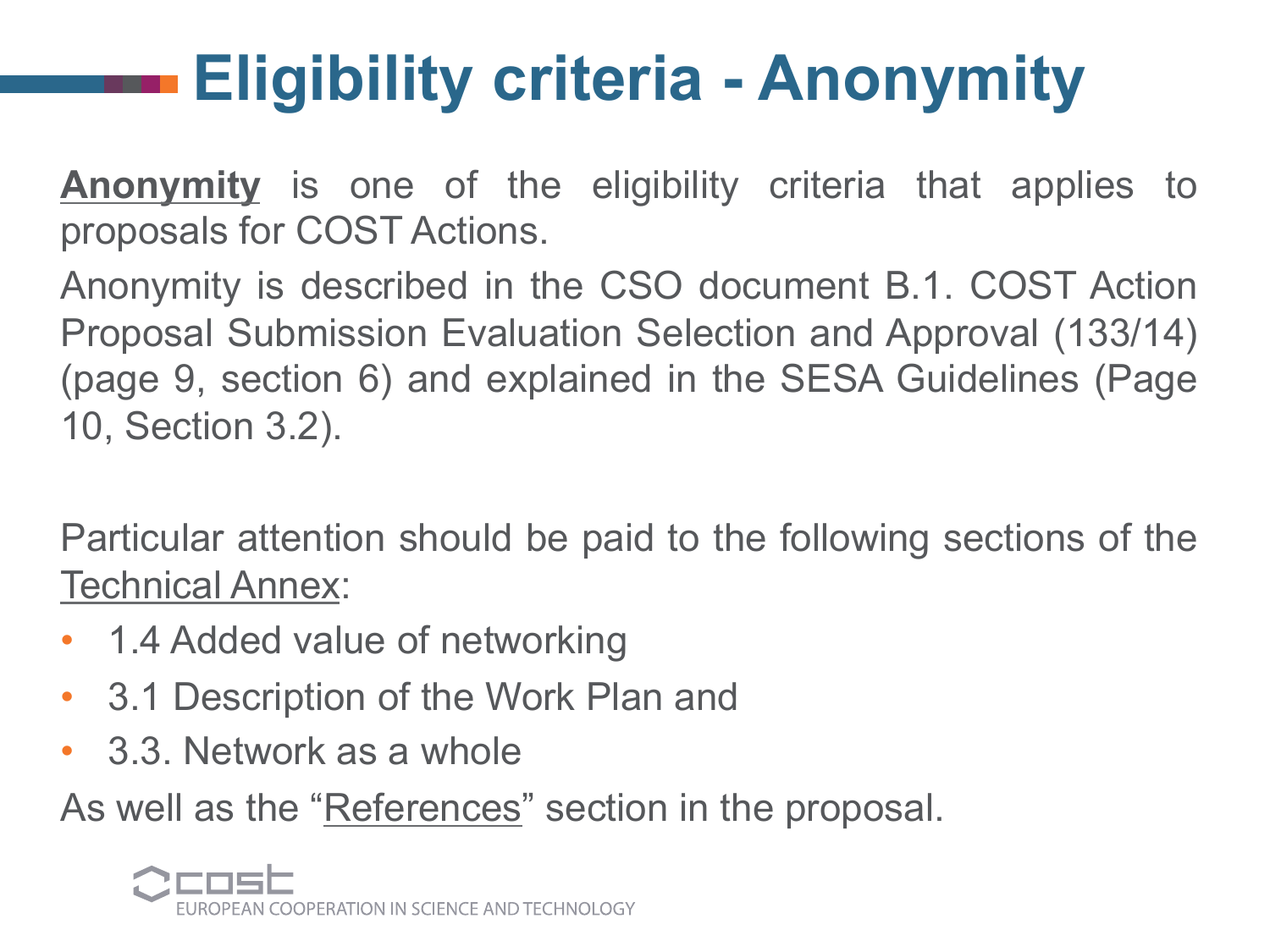## **S&T Excellence**

#### **1.4 Added value of networking**

■ 1.4.2 In relation to existing efforts at European and/or international level

*ATTENTION: You need to describe, in a general way, the different initiatives that are taking place at European and/or international level and explain how the proposed Action will complement the existing efforts.* 

*DO NOT link these projects with specific participants or institutions within the network of proposers.* 

*Example of Anonymity Breach:* 

*The proposal mentions that proposers participate in another project, which clearly links to the identities of project participants (for instance, through a Google search of the project website).* 

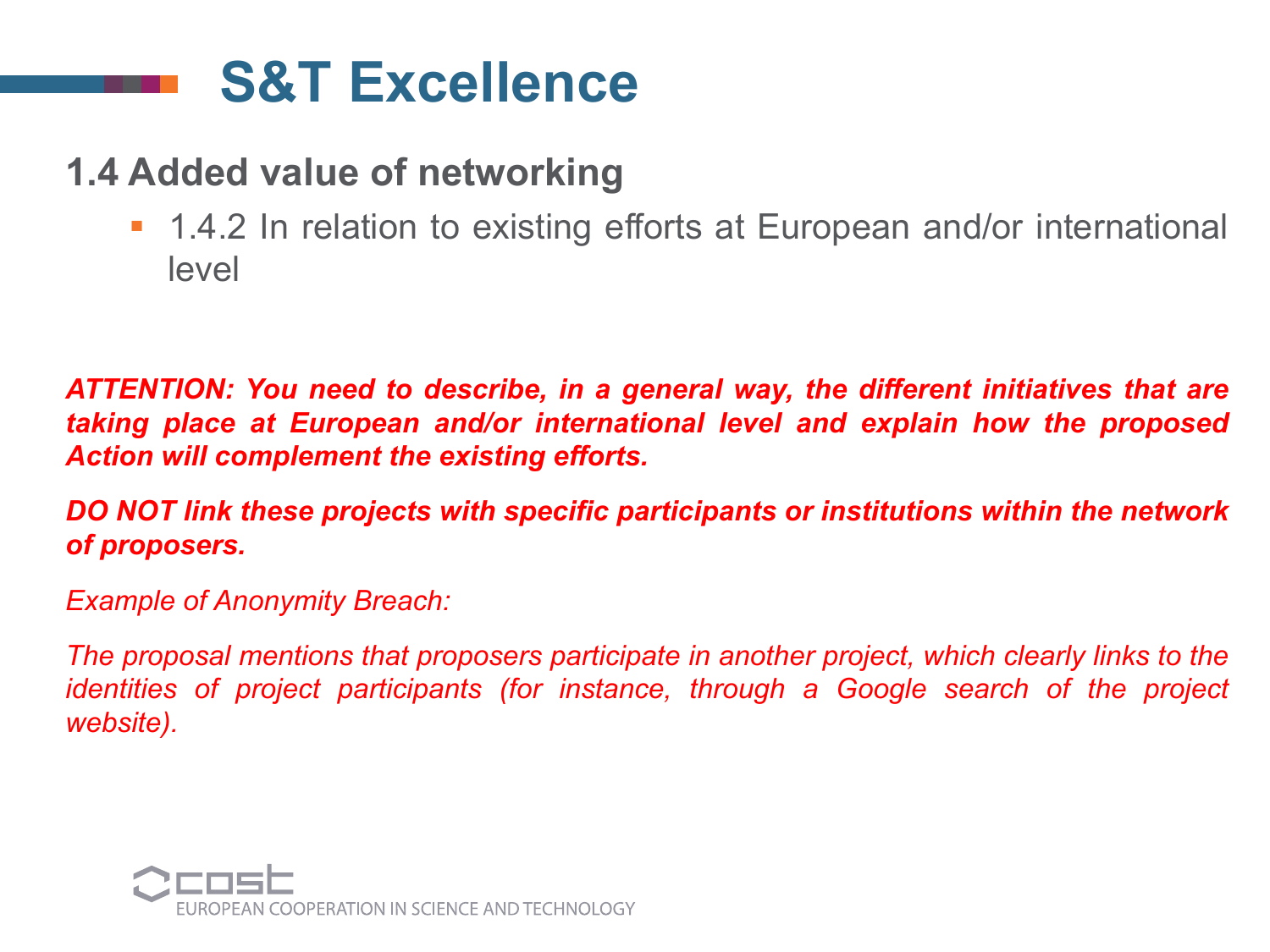## **Implementation**

#### **3.1 Description of the Work Plan**

- 3.1.1 Description of Working Groups
- 3.1.2 GANTT Chart
- 3.1.3 PERT Program (Project) Evaluation and Review Technique (optional)

#### *ATTENTION: DO NOT INCLUDE ANYWHERE IN THE PROPOSALS ACRONYMS/NAMES OF ANY INSTITUTION PARTICIPATING IN THE NETWORK OF PROPOSERS*

*Note that Working Groups does not mean the research teams involved in the proposal, but the way/topics the action is going to organize itself.* 

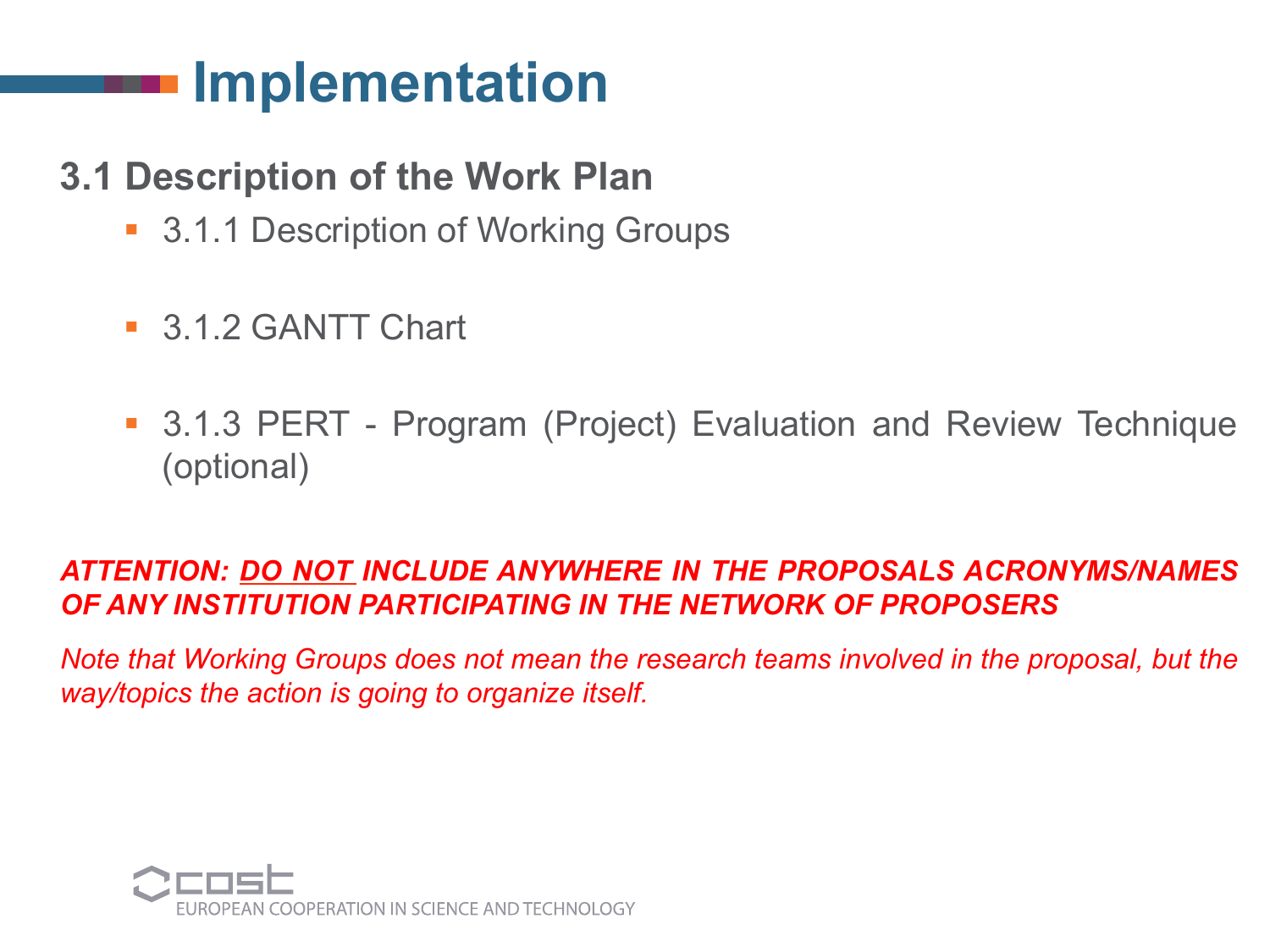### **Implementation**

**3.3 Network as a whole** 

*ATTENTION: In this section you need to describe the features of the network of proposers (i.e. the statistics extracted from the eCOST profile).* 

*FOR EXAMPLE:* 

- § *Is the size of the network (i.e. number of proposers and countries) appropriate to all the tasks envisaged to solve the Challenge)?*
- § *Is the Core Expertise of the participants in the Network appropriate for the envisaged tasks?*
- § *Are all the countries with a stake in the Challenge participating in the network?*

*DO NOT LIST ANYWHERE IN THE PROPOSAL NAMES OF RESEARCHERS OR INSTITUTIONS.* 

*THE EXCEPTION IS FOR THE CASE OF PROPOSALS WITH IPC OR NNC WHERE THE NAME OF THE INSTITUION/PARTICIPANT CAN BE DISCLOSED FOR THE DESCRIPTION OF THE MUTUAL BENEFIT IN SECTION 3.3.* 

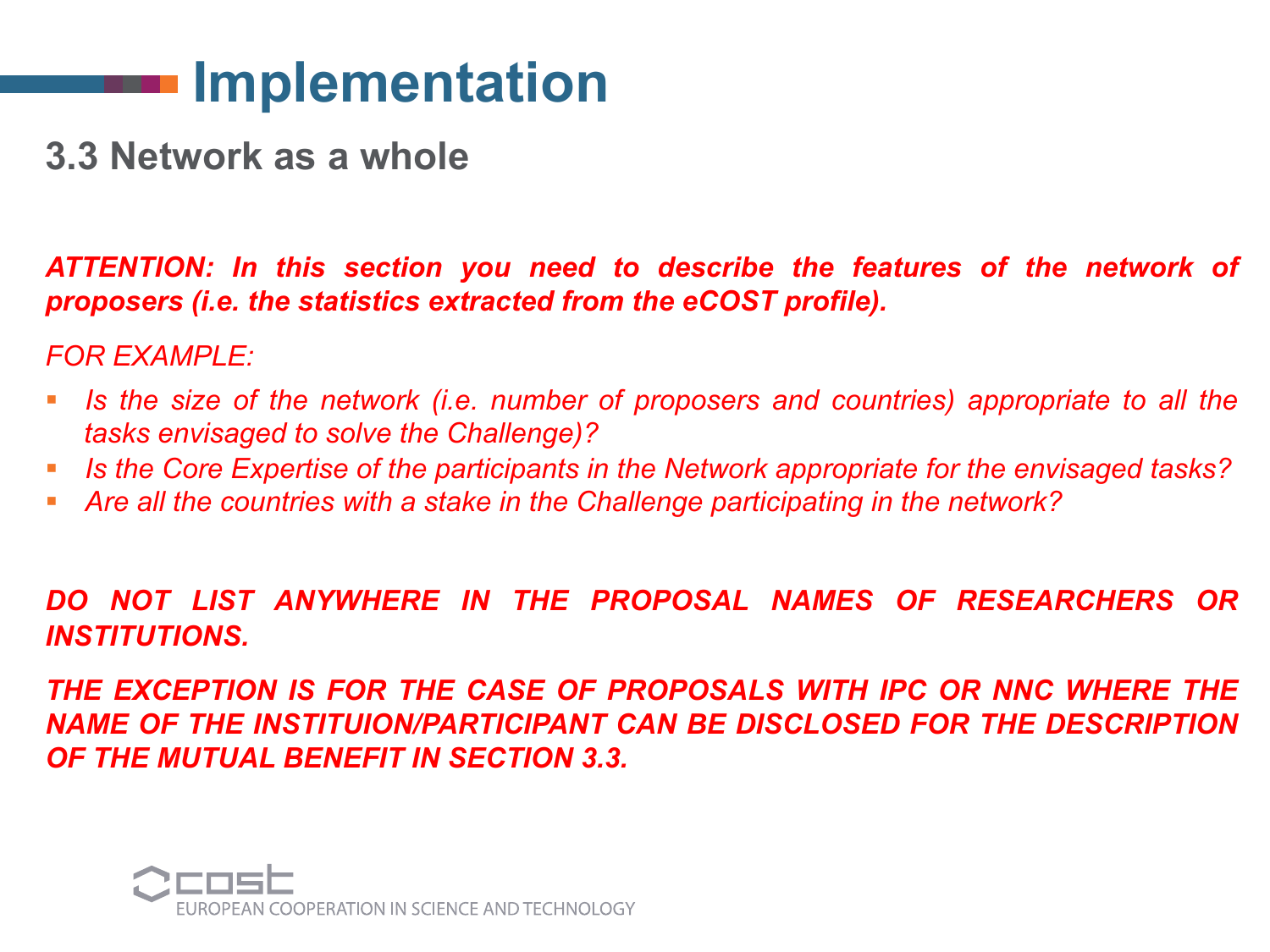## **REFERENCES**

*In the "References" section of the proposal, it is possible to quote one's own publication, only provided that: a) there is no evidence that the publication is authored by one or more of the proposers and b) it is one of a set of other bibliographical references* 

*DO NOT: the participants in the network have shown that … (Smith et al.) INSTEAD: previous studies have shown that … (Smith et al.)* 

*DO NOT: cite all references with authors name and anonymise your own with XXX, as this would make it obvious that the XXX is your own publications, easily found with a google search.* 

- § *J. Blog et al., research on topic, journal name*
- § *XXX et al., research on topic, journal name*

#### *INSTEAD:*

- § *J. Blog et al., research on topic, journal name*
- § *Proposer Initial and Name et al., research on topic, journal name*

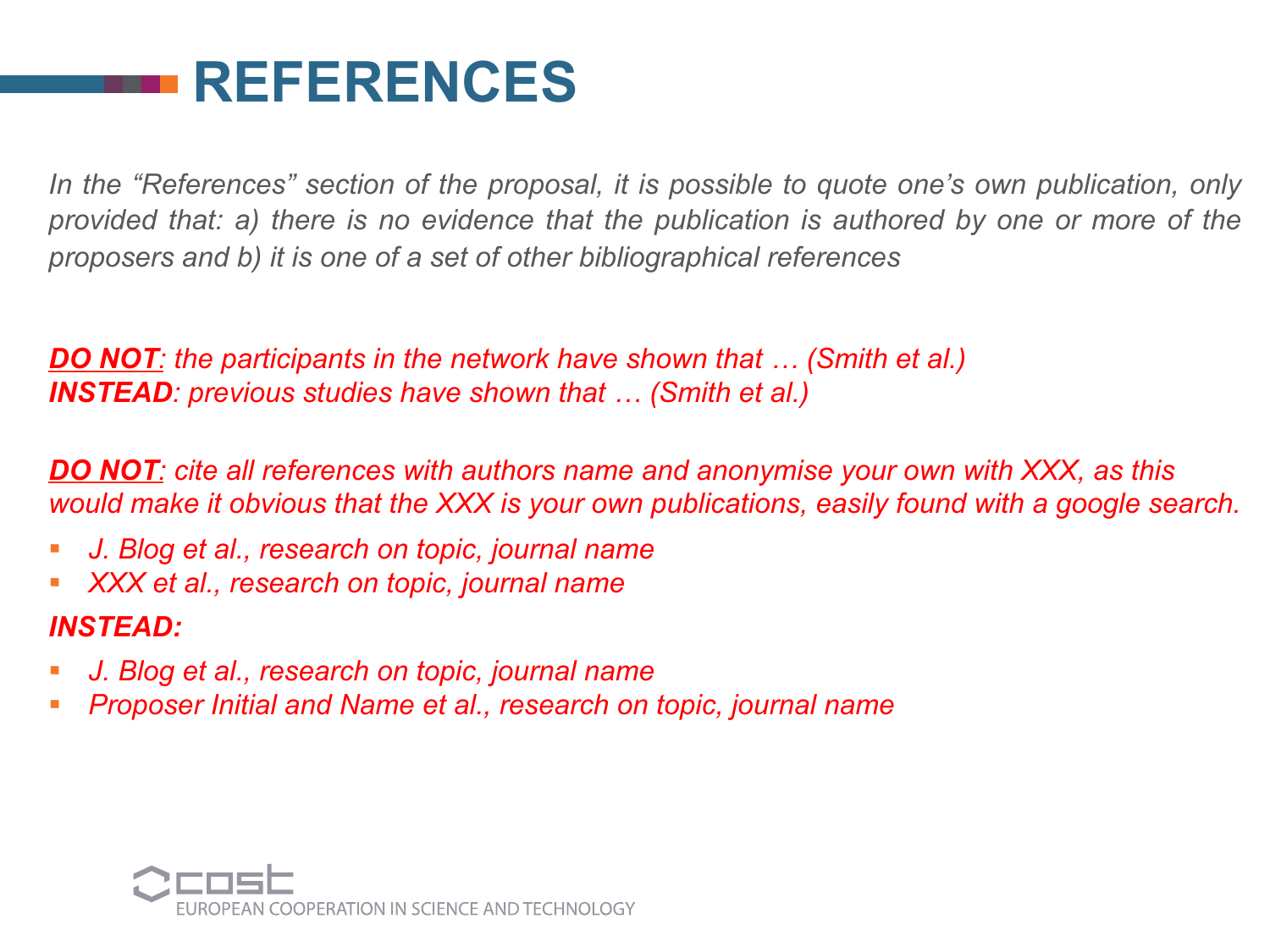## **REFERENCES (cont)**

*In the "References" section of the proposal, it is possible to quote one's own publication, only provided that: a) there is no evidence that the publication is authored by one or more of the proposers and b) it is one of a set of other bibliographical references* 

*DO NOT: highlight references of the proposers (main and/or secondary), as shown below:* 

- § *J. Blog et al., research on topic, journal name*
- § *Proposer Initial and Name et al., research on topic, journal name*

#### *INSTEAD:*

- § *J. Blog et al., research on topic, journal name*
- § *Proposer Initial and Name et al., research on topic, journal name*

*DO NOT: cite submitted papers which are not available online and thus only authors could have the knowledge of it, as it indicates your identity.*

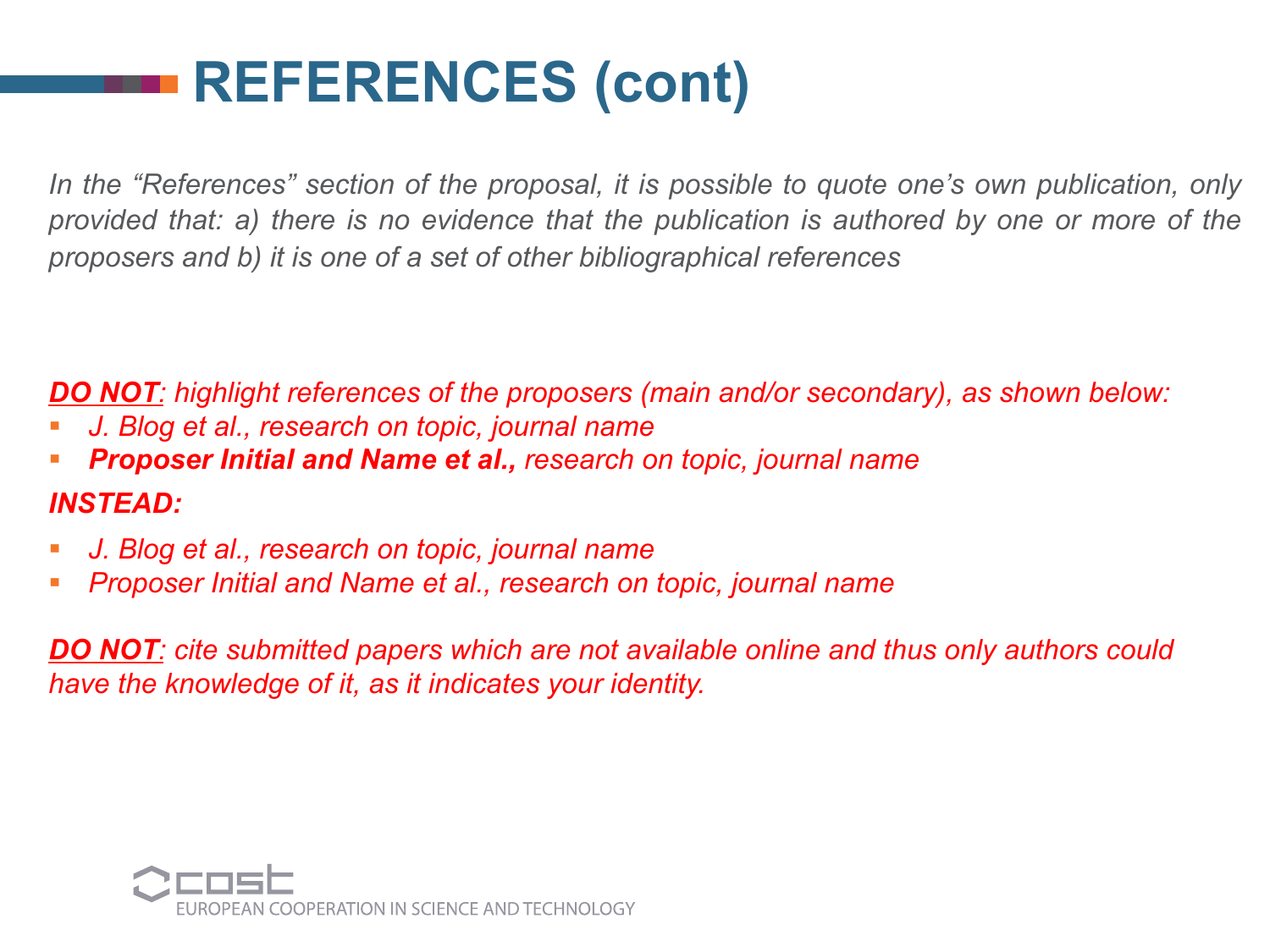# **LAST CONSIDERATIONS**

### **Before submitting your proposal please check:**

- § Is there in the proposal a direct reference to a name and/or institutions of any of the proposers (main and secondary)?
- **Are any of the proposers identifiable through a direct reference to** previous or ongoing grants, applications to grants, EU projects, Networks, etc.?
- Is there a clear self-citation? I.e. a cited bibliography that is explicitly attributed to the participants in the network of proposers.
- **•** From the information in the proposal, do you think that an external expert can clearly identify one or more participants in the network of proposers?

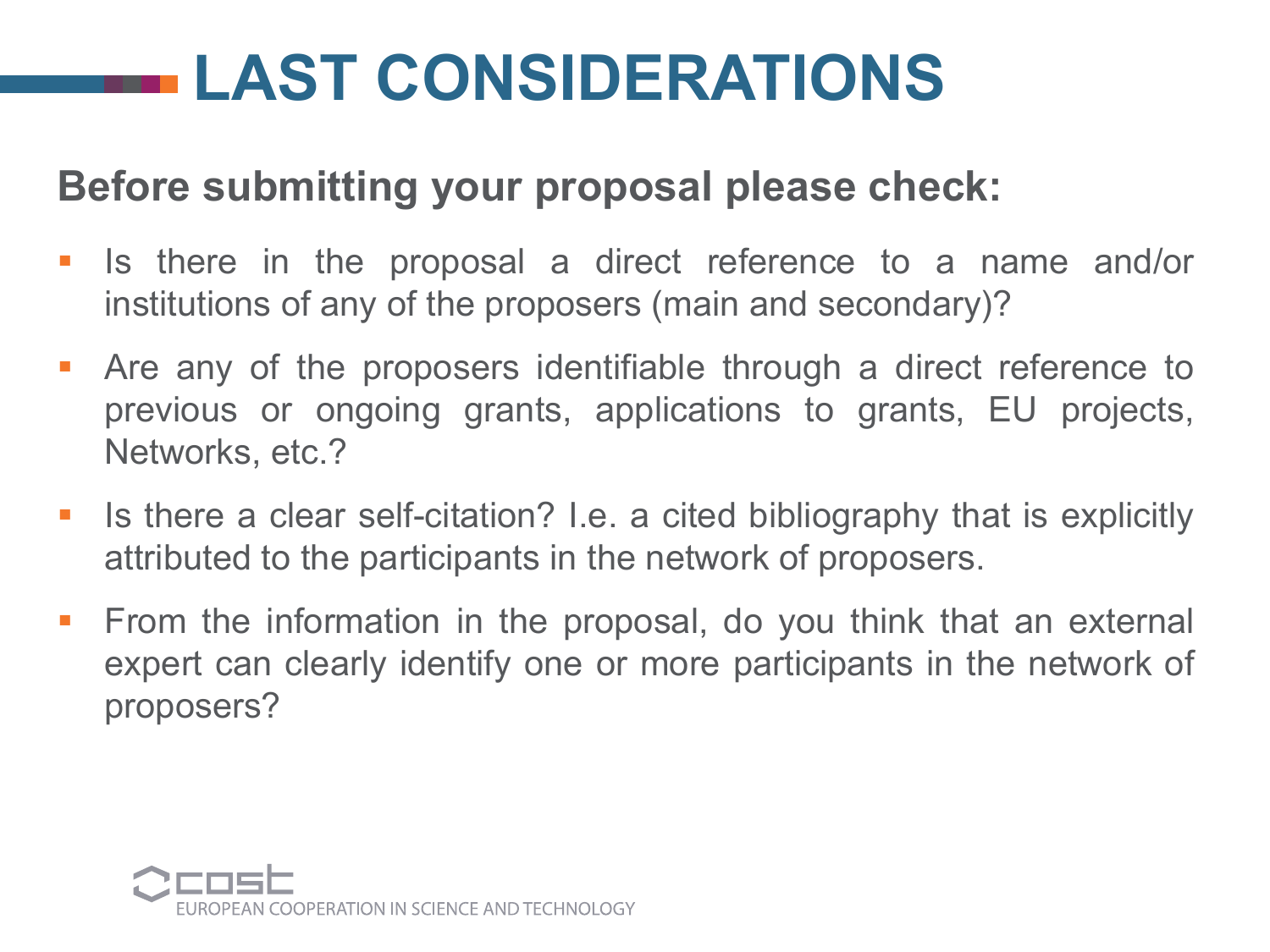# **SHOULD YOU HAVE ANY QUESTION Please contact:**

## **opencall@cost.eu**